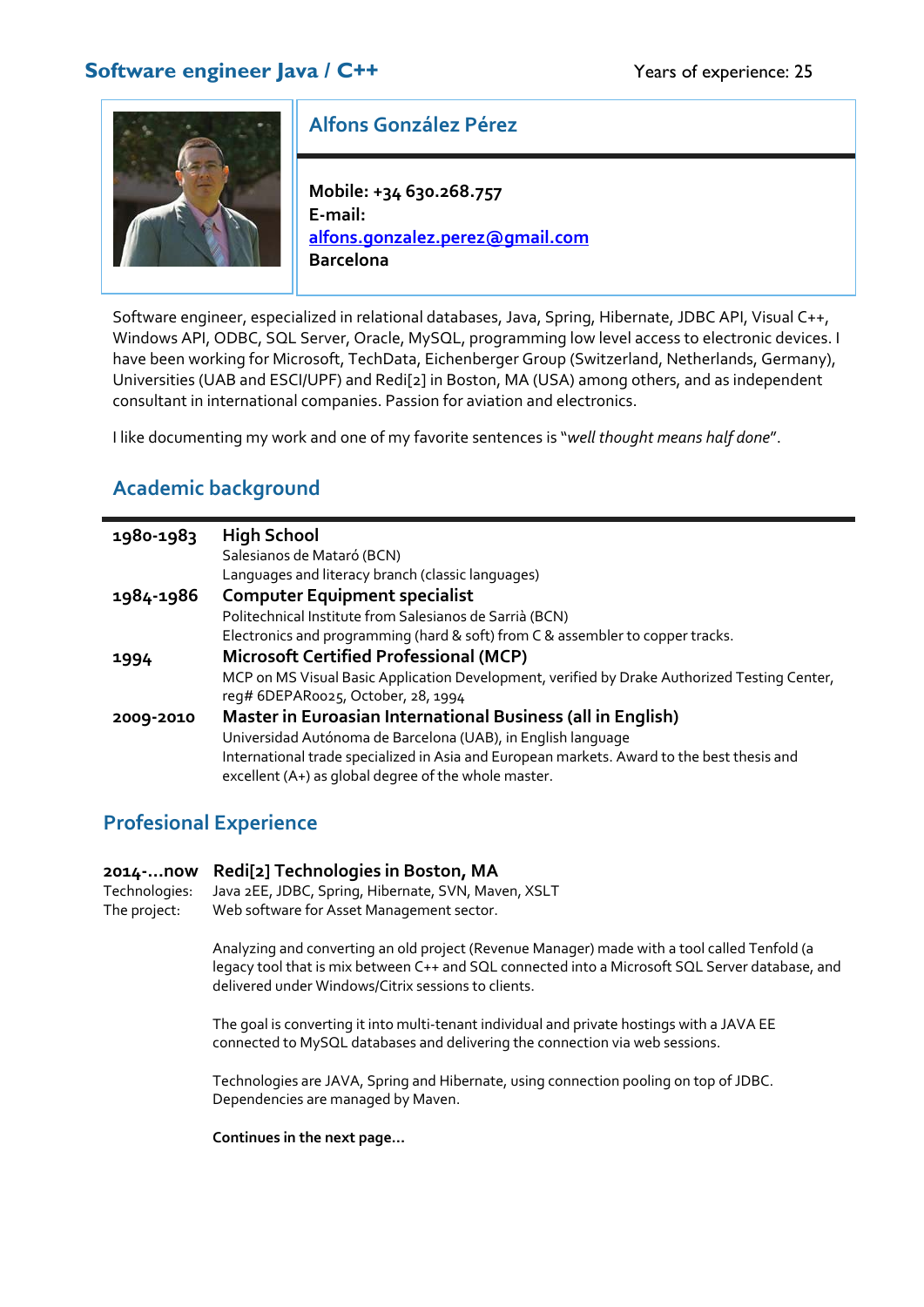## Alfons González Pérez **Vermet Alfons González Pérez** a Vears of experience: 25

## **Profesional Experience (cont)**

Team organization is Agile/SCRUM.

- My initial project was making a PDF invoice generator to allow the clients to download their fee invoices in Acrobat PDF files. Since the architecture is now Multi‐Tenant, there is no one service per client any longer, but one service for all clients, optimized to deliver quick asynchronous PDF generation without collapsing the calculation engine. The former PDF generator was made in 2010 by an external company (Pragmatics) which charged \$350,000 for it. My development was done in 15 days + 7 more days for documentation, performs three times faster and costed less than \$6,000.
- Other projects were XSL template design for customers via two wizards, aimed to eliminate extra work for the customer support guys in San Francisco, wich were writing manually the templates' parts (header, sections, footer) and assembling the parts in real time before XSLT transforms, causing to slow down performance in the old generator.
- I wrote documentation, manuals and APIs to help other team members to put BLOBs in MySQL fields via JDBC direct calls to provide XML files and and XSL files without using File System, but using binary streams instead.
- I wrote an auxiliary tool to generate simple persitent objects in Java + JDBC for small projects requiring high speed. The tool is made in C++ with ODBC connections, generating JAVA code connecting business models directly to database via JDBC API calls. This tool also allows to display E/R models, drag and drop tables, print the graphic in multi page with MFC print preview, generate SQL DDL and code in Java on the fly.

#### **2011‐2014 Autonomous University of Barcelona (UAB) professor and researcher**

Technologies: Visual C++, HTML, PHP, Wordpress, Moodle, MySQL, SQL Server, TCP/IP, MP3 After I completed my master on Euroasian International Business, the University school of Masters of Marketing, Commerce and distribution called me as a researcher and professor.

- I wrote a fully functional sample CRM.
- I taught CRM with it, I recorded small movies showing how the program works, and upload them into the Virtual Campus Multimedia Library to support the classes.
- I was responsible also for the Virtual Campus (Moodle), the school network, and the computing department, providing training on database programming to the internships.
- I wrote apps as complements for Moodle to send multimedia voice comments from the teacher to the virtual campus via MP3 and TCP/IP.
- I wrote a small company simulator for accounting.
- Other small applications such as matching students' profiles with internship jobs.

#### **2003‐2008 Rectificadora del Vallès**

Technologies: Visual C++, MFC, TCP/IP, SCADA (WizCon), electronic protoboards, web services, DOM. The project: Develop a complete manufacturing plant control system and a real-time reporting system for a steel factory (Rectificadora del Vallès) that produces metal bars for the automotive industry. I developed programs that linked bascules with transmission lines. These weight machines were manufactured by an Italian company, and they left them installed without documentation. They used DDE to transmit the weight to their old program. I spied the DDE dialog with MS DDE Spy and then I replaced the Italian program with mine one. I designed a protoboard to capture the strobe signal from a machine who downloaded bars of metal. The only issue to take in account was that the line was lengthy and passed through an environment full of magnetic fields. I used transistors to adapt the signal level from a rélé via collector of a BC-548C, and a Schmitt trigger NAND door, signaling also with a pair of red / green LEDs. I sent the signal to a digital TTL I/O card. When weight was ready, we caught the number of Kilograms, printed a label with a codebar and sent the data to a TCP/IP multiplexor. The task of this multiplexor was centralising all bascules, mixing with corresponding SCADA info, storing data and send the production to the office in real time.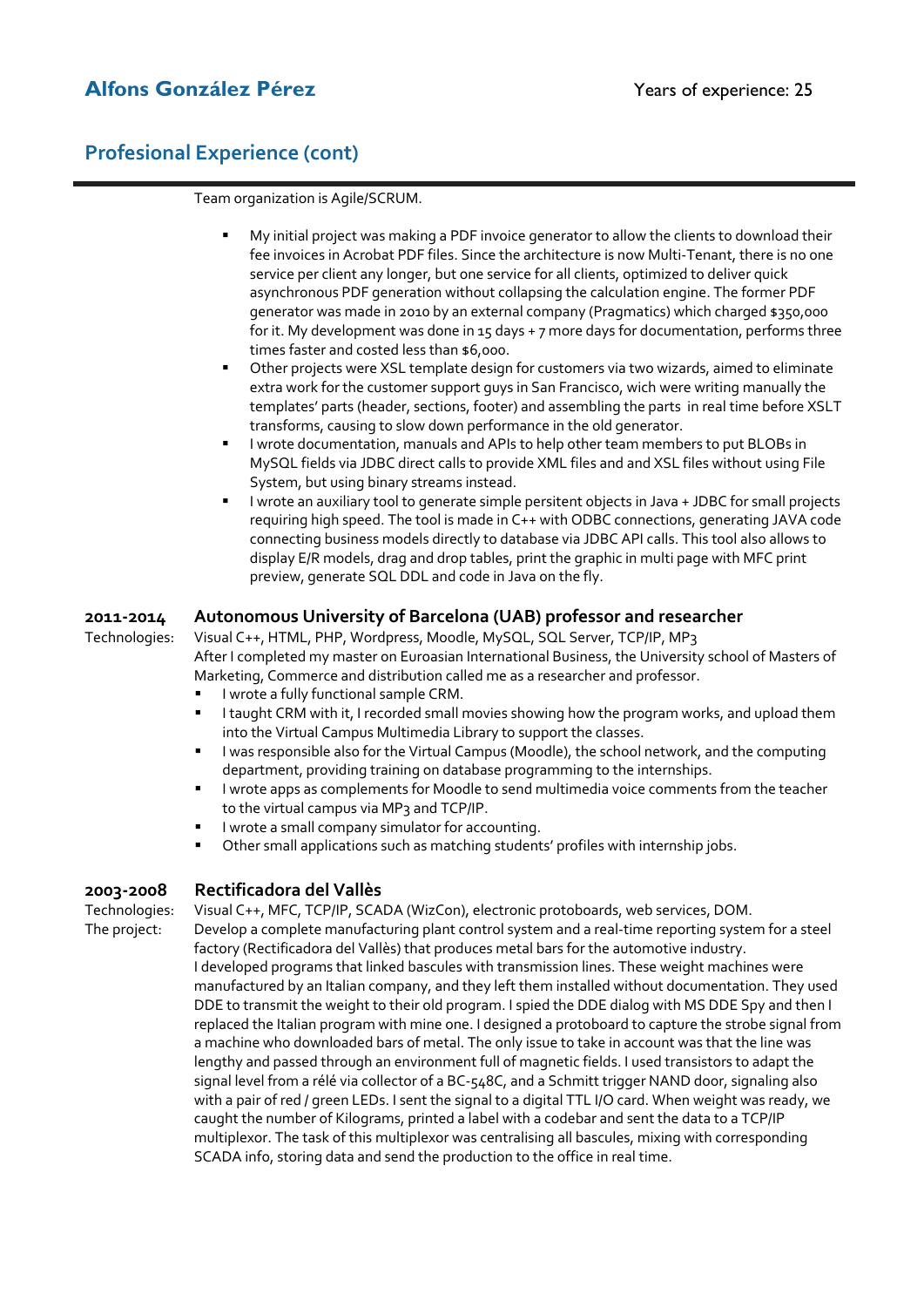# **Alfons González Pérez 1988** (Years of experience: 25

## **Profesional Experience (cont)**

The multiplexor that I wrote for all the bascules, received data from WizCon SCADA systems for each production machine containing the quality of the bars produced. The interface was WizCon API. I also wrote the desktop programs for the production office.

I wrote a link to Intentia's ERP sending same data to a new ERP (MOVEX), by sending web services' calls at low level programming (direct sockets against configurable IP: port) using SOAP format. I used, depending on the package complexity, direct sprintf functions for easy packages, and DOM for more detailed packages, and then socketing on‐the‐fly.

I wrote another program to control work orders, production turns and work teams.

I also wrote a program to replace spare parts of the machines (Vidia nozzles) that produced the steel bars, based in the hours of work being used.

The central piece was the multiplexor app, which stored all the data in an SQL Server to provide data to the production office, and in the old ERP (IBM AS/400) via ODBC direct API calls (without Recordsets). Other applications who I also wrote were controls for cutting steel bars to manufacture dampers for automobiles.

### **2003‐2008 AutomaticTrans / SoftLibrary**

Title: Software engineer in Visual C++ for automatic tranlators

Technologies: Visual C++, MFC, Windows API, Sockets, TCP/ IP, databases, C# with framework 3.5.

Responsibilities: Develop and estabilize an automatic text translator made in C++, discuss with linguistic team, optimize and make robust drivers for text formats. Adding modules for maintaining morphosintactical rules and translation memory, build new workflow based apps. This software is installed in almost all medium size banking institutions in Spain (about 10 savings banks), in press agencies (EFE and Europa Press) and Justice Department of the Autonomous government of Catalonia (Generalitat) to translate court minutes and judicial settlements. 90% of my work was programming, 10% discussing with linguistic team.

### **1997‐2002 Mavilor Motors (robotic motors manufacturer, Eichenberger Infranor Group)**

Title: Software engineer in Mavilor and IT department manager

Responsibilities: Programming internal applications for managing the company (ERP), workflow apps for repairing circuits and also apps for the R&D department, such as flap control applications in aviation.

Technologies: Visual C++, MFC, ActiveX, TCP/IP

This company was really important in my career, since it was the inception of collaboration with the Eichenberger group in Switzerland.

### **1996‐1997 Hispan Technologic**

Title: Professor of programming languages for Windows

Responsibilities: Teaching leading edge Microsoft Technologies.

Technologies: Visual C++, MFC, WOSA (MAPI, TAPI, ODBC, Winsock), dBLib, SQL Server, DLL, ActiveX, TCP/IP

### **1992‐1995 Microsoft**

Title: Software support engineer for programming languages and development kits.

 Technologies: Windows API, Visual C++, MFC, Quick C, Pascal, Assembler (MASM), DLLs, VBX, OCX, OLE 2.0, ActiveX, COM, COM+, TCP/IP via WinSock, ODBC, DAO/Jet, SQL Server, Access, MAPI, TAPI, drivers with DDK.

Funny detail: Due to my knowledge as a private pilot student, I was in charge of supporting also the Microsoft Flight Simulator v. 5.0, taking it from Microsoft Home support department.